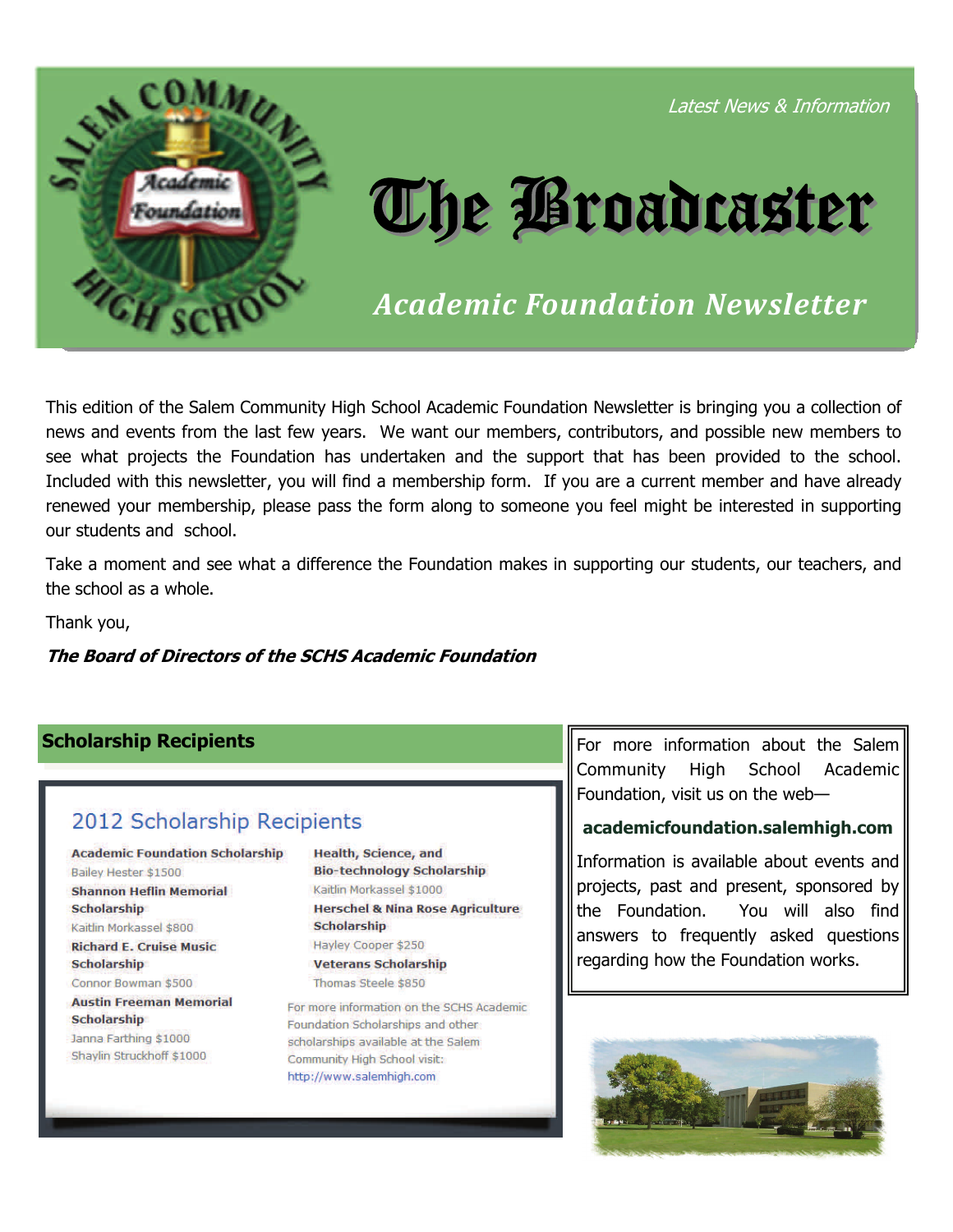# **ACADEMIC FOUNDATION BOARD OF DIRECTORS**

### **Neil Chance**

President

**Jared Hunter Jared Hunter**

Vice-President

**John Gaston**

**Treasurer** 

# **Brad Detering**

**Secretary** 

**T.J. Burge Larry Clark Don Decker T.J. Burge<br>Larry Clark<br>Don Decker<br>Darren Dwyer Annie Lou Eller Jane Gaston Bob Haney Mike Hargis Debby Hays Dena Heflin Suzy Hood Bob Jamison SuzyHoodBobJamisonMisty Johannes Beve Jones Greg Malan Kert MarƟn Rhonda Mulvany Terri Nesmith Geff Purcell Dr. Robert Raver Francey Wolfe Dr. Robert Raver<br>Francey Wolfe<br>Debbie Woodruff Todd Woodruff** . . . . .

**Brad Detering Superintendent John Boles Principal** 

# **Mini-Grants Awarded for 2012**

Approximately \$2000 was awarded to various classrooms for items to enhance their lessons.

English, Science, Vocational Education, and General Studies received items ranging from books to vacuum pumps. Teachers are appreciative of the additional items allowing them to engage their students and promote learning skills.

# **Teacher of the Year**

**2011 2012** 





**Mrs. Sue Kreke Mr. Kirby Phillips**  ENGLISH SCIENCE

# **iPads at SCHS**



The Board is in support of the initiative to provide individual devices to the students at SCHS. A donation of \$10,000 was presented to the school from the Foundation as part of the funding needs to make this project a success. Donations such as these allow the school to continue to provide our students with the best possible learning experience.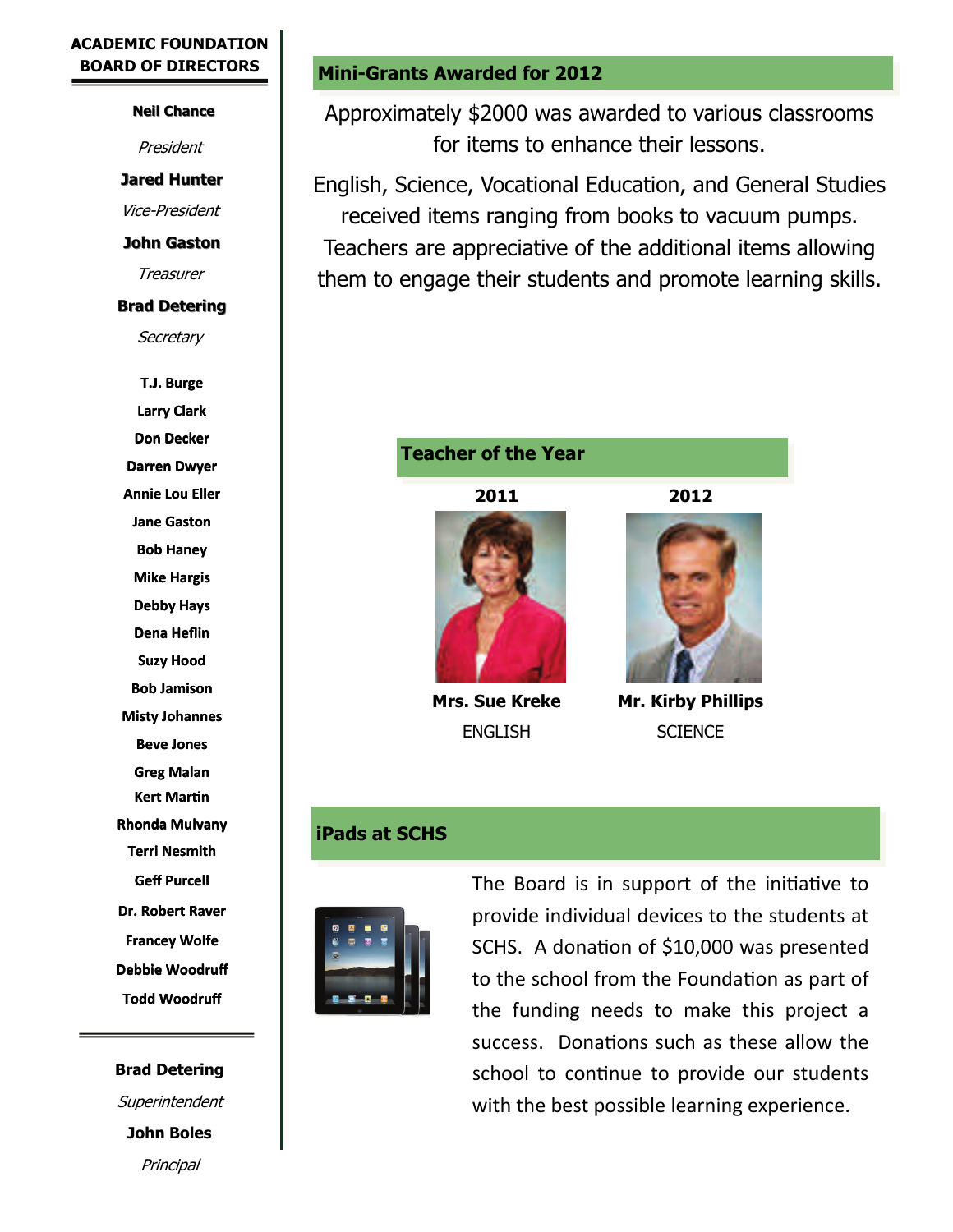# **3RD ACADEMIC HALL OF FAME INDUCTION CEREMONY— Held October 16, 2010**

The Salem Community High School Academic Foundation held the third Hall of Fame induction ceremony at the Salem Community High School cafeteria on Saturday, October 16, 2010.

The honorees were selected by the Academic Foundation committee based on leadership and character and by having made exceptional contributions to the honor and prestige of SCHS. Members selected for induction are: Robert "Chip" Petrea, Bob Wallace, Harold Thurman, and posthumously, Linda Lance Mobley, and Barbara Smith.

A continental breakfast was served to those attending.



#### **Linda J. (Lance) Mobley**

Class of 1970 Nominated by: Michael L. Mobley

Linda Mobley had a career in nursing and served as an administrator at Salem Township Hospital. She oversaw many improvement projects including several after becoming seriously ill. Linda was committed to saving lives and improving the quality of care for our community. Mike Mobley in his letter of nomination indicated that since 1970 Linda has devoted herself to helping others --- and the community is better and healthier for it.



#### **Barbara A. Smith SCHS Academic Foundation**



#### SCHS Superintendent 2003-2009 Honorary Induction

Barbara Smith spent her life in education and was Superintendent of Salem Community High School for six years before suffering a fatal heart attack in September 2009 at the start of what was going to be her last year before

retirement. She promoted the success of students at SCHS and challenged staff members, families, and the community to work toward the goal of continued implementation of programs for improvement. Her personal beliefs on education inspired all that came in contact with Barb Smith.

#### **Robert "Bob" Wallace**

#### Class of 1962 Nominated by: David Black

Bob Wallace served as President of an Exxon Enterprises company in the Philippines, worked with start-up companies in the medical

electronics and semiconductor field and later became vice-president of operations and engineering for SanDisk Corporation. During his time with SanDisk the company increased from 12 employees to a multi-billion dollar company. Wallace has over 100 patents and co -patents starting in 1964 covering material sciences, electronic components and electronic systems design.



### **Dr. Robert E. "Chip" Petrea**

Class of 1971 Nominated by: William R. Fulton

Dr. Robert "Chip" Petrea is currently the University of Illinois Extension Specialist for Agricultural Safety and Health. Salem Fire Marshall and Illinois Fire Service Institute lead Field Instructor Bill Fulton, in his letter of nomination, noted that Petrea has always been grateful for firefighters who rescued him when he suffered a tragic baler accident, losing both legs. Fulton notes Petrea has assisted others hurt in farm accidents through



rehabilitation and has helped fire departments train to help those involved in farm accidents. Lives have been saved and work environments are now safer due to Dr. Petrea's research and work in the field of agricultural safety.

#### **Harold V. Thurman**

#### Class of 1952 Nominated by: Sue Yager

Harold Thurman became a distinguished professor of marine biology and oceanography at Mt. San Antonio College for 30 years before retiring. Thurman authored numerous textbooks on oceanography, at least five of which are currently in use at universities and colleges throughout the U.S. and Canada.